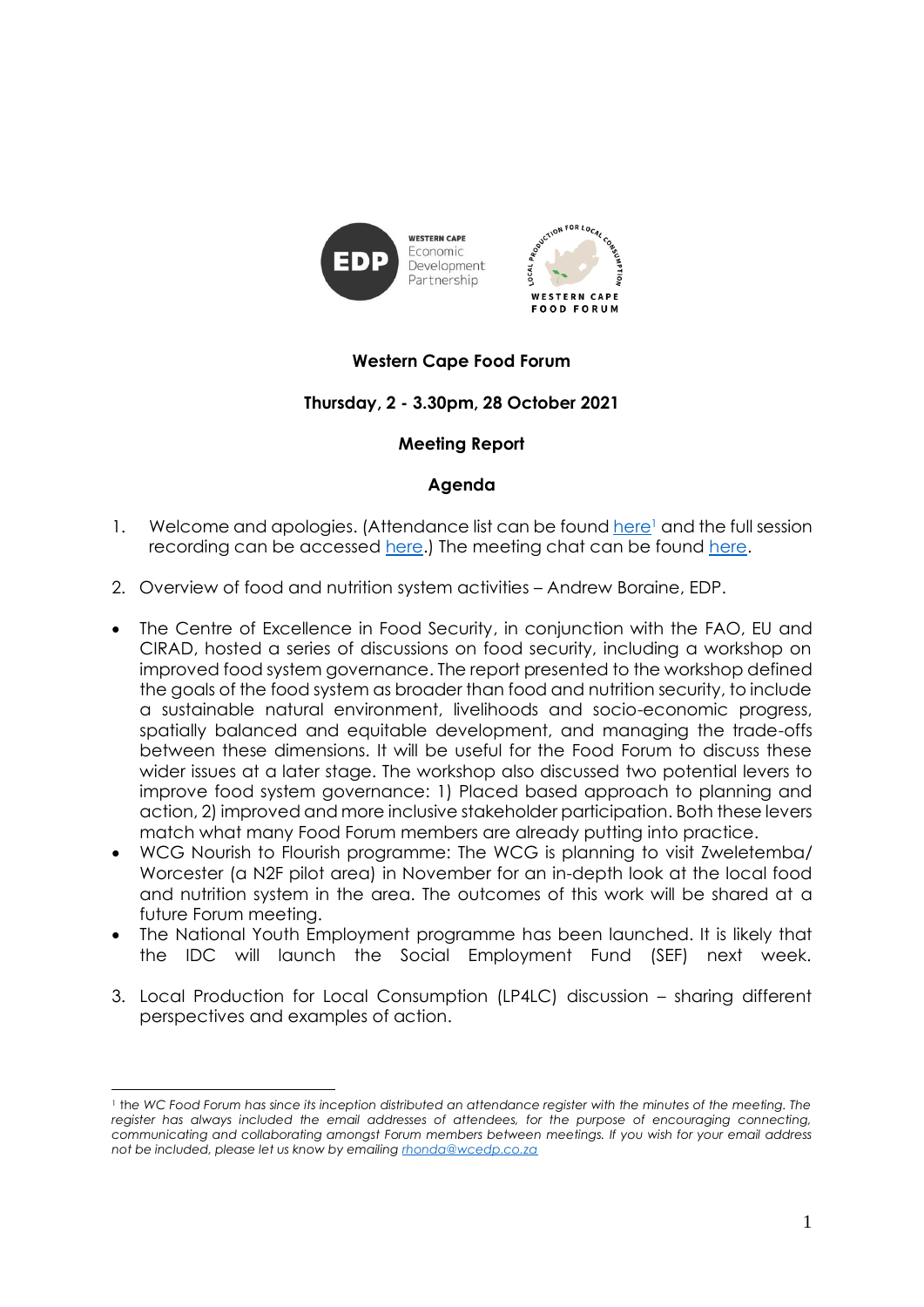Thematic observations by the Chair, based on engagements with local actors in the future and nutrition system:

- **Energy and commitment:** there is a lot happening in and around the space of local production for local consumption, especially with social entrepreneurship and non-profit models.
- **Newness:** many of these efforts are relatively new, which brings advantages (innovation, flexibility) and disadvantages (resource constraints, sustainability).
- **Innovation:** these efforts, initiatives, and businesses are innovative, nimble, and able to experiment (e.g., with topics like circular economies) and implement more easily than government programmes can.
- **Government:** this work is happening (mostly) separate from government efforts. There is an opportunity for government to learn from and support these types of initiatives, especially to assist with navigating government systems and processes, unlocking resources, and creating an enabling public sector environment.
- **Connect and communicate**: while these efforts vary in focus areas and missions, there is an opportunity to connect organisations and people to share learnings across this province and beyond.
- a. Knysna Greater Food Forum: showcasing grassroots stories, David Thesen, (KGFSF)



Through [this video,](https://drive.google.com/file/d/1DcWGy_5KGV0wjyYRKdn36tAmuK2luFhU/view?usp=sharing) different organisations show-case examples of collective action in the Knysna local food system impacting positively on education, social and family issues, intergenerational relationships, and interventions in different areas across the food value chain.

Support from the Knysna municipality comes in the form of providing meeting spaces, facilitating with other government departments and local economic development departments and sourcing tools for backyard growers. The Breede-Gouritz Catchment Management Agency (BGCMA) has also been helpful in setting up food hubs.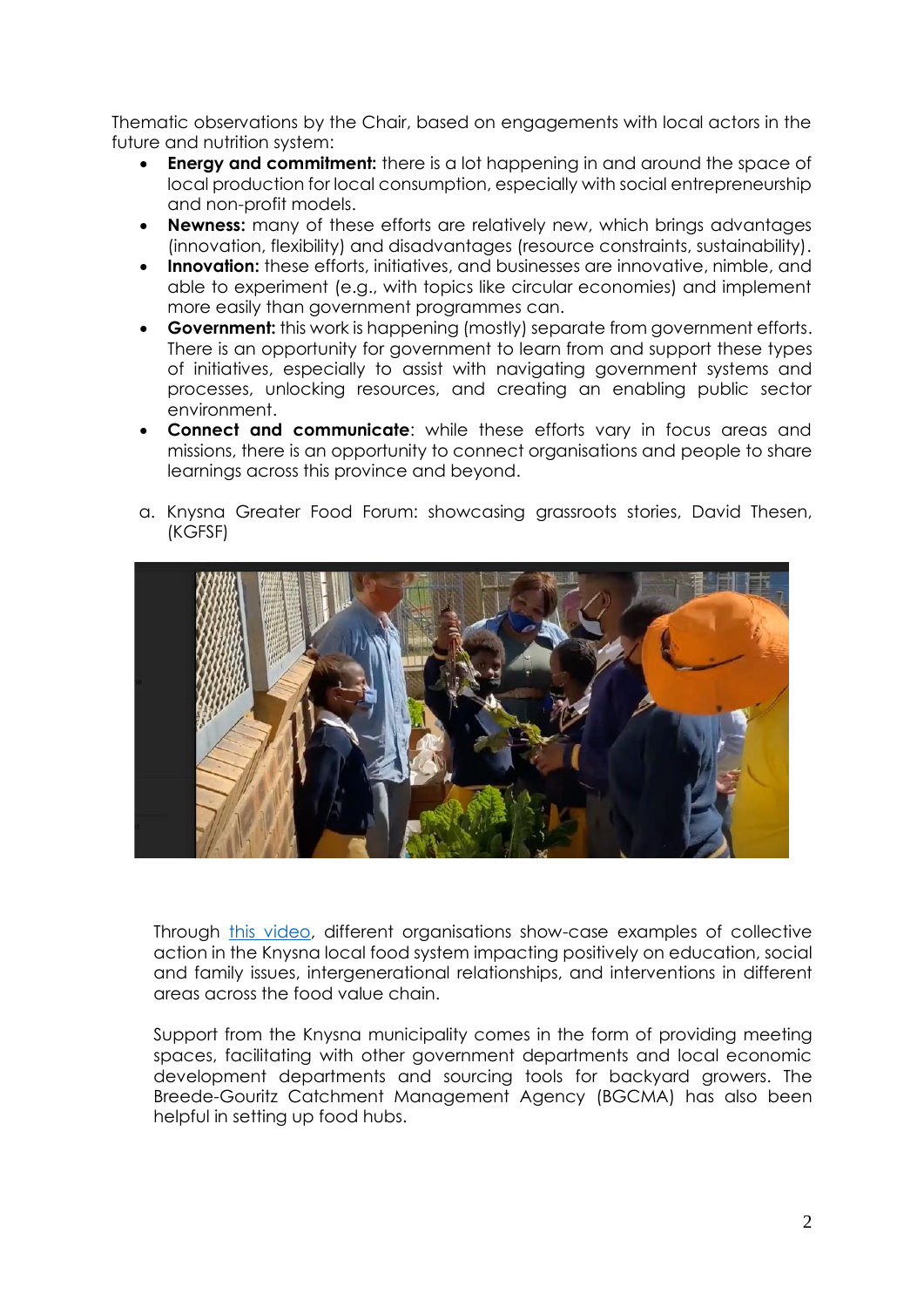b. Food Waste: Challenges and opportunities in turning waste into compost, Sam Smout, GreenCape, Circular Economy Lead, specialist in organic waste.

Key takeaways:



Food waste in SA happens at processing/ distributing and household/ restaurant/ hotels. Solutions lie in prevention, recovery and beneficiation, which is the treatment of waste into raw materials that have economic value.

In Cape Town there are currently three types of beneficiation projects underway, consisting of 1) six insect protein solutions, 2) two biogas solutions & 3) thirteen compost solutions.



# Drivers + Enablers: Landfill Diversion

Risks and barriers include inadequate gate fees, onerous certification processes for compost, inadequate separation at source, too much focus on dry recyclables instead of organics and inadequate mechanisms for efficient household collection.

[ORASA](https://orasa.org.za/) is the association representing organic waste sector in Cape Town.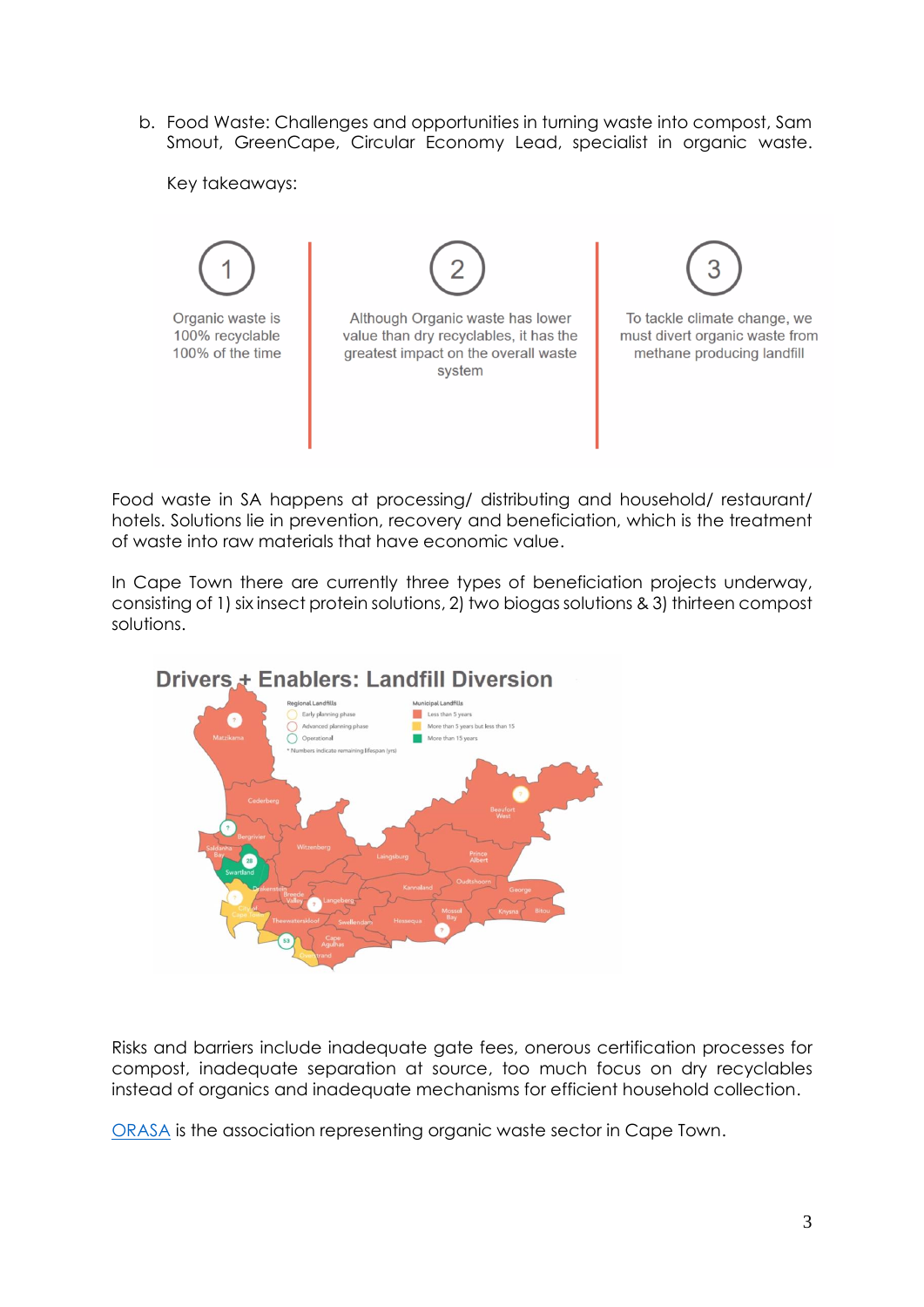The CoCT has just released its waste management plan (2022-2027), for public comment - deadline is 26 of [November. Sam recomme](https://resource.capetown.gov.za/documentcentre/Documents/City%20strategies%2c%20plans%20and%20frameworks/Draft_IWMP_Waste_Sector_Plan_2022-27.pdf)nded the Forum submit feedback as a collective which will have more impact than individual voices. If you are interested in being part of this discussion, please [email us.](mailto:marcela@wcedp.co.za?subject=Waste%20management%20plan%20comments) Green Cape's Market Intelligence report has also been updated for 2021 and can be used as a reference.

The group discussed the challenges City faces in engaging private service providers. There is a growing interest amongst small enterprises and community groups to engage with organic waste and benefit from its use on their lands, rather than having it diverted to big business players. It was highlighted that money and risk are drivers and that City will only put tenders out if they know someone will take all the waste all the time. This means City needs to work with accredited waste managers, which acts as a barrier.

You can access the GreenCape presentation [here.](https://drive.google.com/file/d/17oQVJXS1VvpE8K55ooPjADv9P9eFefsC/view?usp=sharing)

- 4. Information updates and knowledge sharing:
	- i. *Feed the Soil, Danny Diliberto, Ladles of Love – circular economy composting initiative*. Feed the Soil campaign launched on World Food Day (16 October) with first drop on 27 October. They are using a decentralized depot model for food waste, turning it into compost for community farmers. Pilot takes place in Sea Point in partnership with [Zero to Landfill](http://www.ztlorganics.co.za/) Organics (ZTL). It works with people buying a kit - kit has a 25 litre bucket and 5 litre bucket, saw dust, and packet of bokashi for R200. Ladles will take it, for R25 you get another bucket and keep repeating the cycle. ZTL turns waste into compost which is then made available to farmers to collect at no cost.
	- ii. *World Food Day, Nomonde Buthelezi, Food Agency Cape Town*: Community activists, indigenous groups and people of colour did not have a seat at the table at the recent UN Food Systems Summit 2021. According to CSOs, the UNFSS was talking "about us but not with us". A lot of organizations boycotted this year's UNFSS, as small-scale producers and indigenous people have been struggling for recognition in the UN system for many years, while agribusiness gets all the attention. Nomonde participated in the Food Dialogues hosted by the SA Urban Food & Farming Trust which has helped to enable conversations with local communities, giving them a voice to "unpack the broken food system and the stigma around hunger." Nomonde has been working with researcher Jane Battersby and a sister organization doing similar work in Kenya, and will present at a critical food studies conference in November.
	- iii. *Communicating stories of the Food Forum*, Marcela Guerrero, EDP: Everyone invited to fill in [this survey](https://docs.google.com/forms/d/e/1FAIpQLSdv3phRgBxjyvV_glISTE8ycODYrgUwcFGW-5vbK8fux-Yx8Q/viewform?usp=sf_link) so that the Forum can showcase stories from the ground next year. Also, we will continue to distribute a newsletter between forum dates to share information, resources, and funding opportunities. Please let us know if there is anything you'd like us to highlight.
	- iv. 3rd November 2021, Backyard Farms, Setting up a garden with your local community school or ECD. Webinar Zoom link: Meeting ID 836 4821 5630 Passcode: 994607. Contact Anton Lubbe for details [lubbea58@gmail.com.](mailto:lubbea58@gmail.com)
	- v. 10th November 2021, 9am: CT Food Grower's Initiative presents, in collaboration with Nemlabs and PHA Campaign, the 3rd workshop of the Living